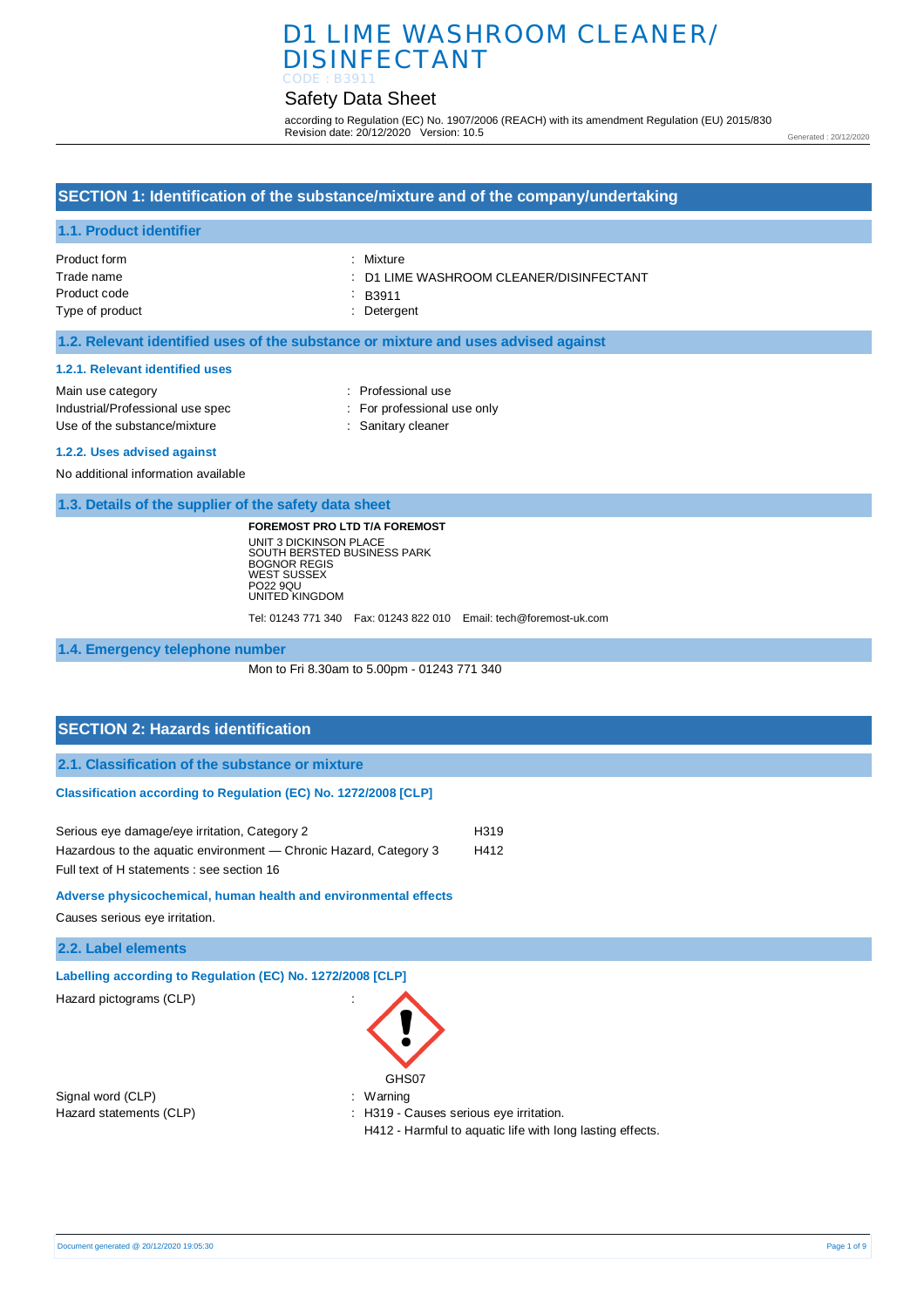according to Regulation (EC) No. 1907/2006 (REACH) with its amendment Regulation (EU) 2015/830

| Precautionary statements (CLP) | : P264 - Wash hands thoroughly after handling.                                       |
|--------------------------------|--------------------------------------------------------------------------------------|
|                                | P273 - Avoid release to the environment.                                             |
|                                | P280 - Wear eye protection.                                                          |
|                                | P305+P351+P338 - IF IN EYES: Rinse cautiously with water for several minutes. Remove |
|                                | contact lenses, if present and easy to do. Continue rinsing.                         |
|                                | P337+P313 - If eye irritation persists: Get medical advice/attention.                |
|                                |                                                                                      |

### **2.3. Other hazards**

No additional information available

### **SECTION 3: Composition/information on ingredients**

### **3.1. Substances**

#### Not applicable

#### **3.2. Mixtures**

| <b>Name</b>                                                               | <b>Product identifier</b>                                                 | $\frac{9}{6}$ | <b>Classification according to</b><br><b>Regulation (EC) No.</b><br>1272/2008 [CLP]                                                   |
|---------------------------------------------------------------------------|---------------------------------------------------------------------------|---------------|---------------------------------------------------------------------------------------------------------------------------------------|
| Cocamidopropyl betaine                                                    | (CAS-No.) 147170-44-3<br>(REACH-no) 01-2119489410-39                      | $1 - 5$       | Eye Dam. 1, H318<br>Aquatic Chronic 3, H412                                                                                           |
| N,N-dimethyltetradecylamine N-oxide                                       | (CAS-No.) 3332-27-2<br>(EC-No.) 222-059-3<br>(REACH-no) 01-2119949262-37  | $1 - 5$       | Skin Irrit. 2, H315<br>Eye Dam. 1, H318                                                                                               |
| Quaternary ammonium compounds, benzyl-C12-16-<br>alkyldimethyl, chlorides | (CAS-No.) 68424-85-1<br>(EC-No.) 270-325-2<br>(REACH-no) 01-2119965180-41 | $0.1 - 1$     | Acute Tox. 4 (Oral), H302<br>Skin Corr. 1B, H314<br>Eye Dam. 1, H318<br>Aquatic Acute 1, H400 (M=10)<br>Aquatic Chronic 1, H410 (M=1) |

| <b>Specific concentration limits:</b> |                                                     |                                                                              |  |
|---------------------------------------|-----------------------------------------------------|------------------------------------------------------------------------------|--|
| <b>Name</b>                           | <b>Product identifier</b>                           | <b>Specific concentration limits</b>                                         |  |
| Cocamidopropyl betaine                | CAS-No.) 147170-44-3<br>(REACH-no) 01-2119489410-39 | $(4 \leq C < 10)$ Eye Irrit. 2, H319<br>$(10 \leq C < 100)$ Eye Dam. 1, H318 |  |

Full text of H-statements: see section 16

| <b>SECTION 4: First aid measures</b>                                                                                 |                                                                                                                                                                                                                                                                                              |
|----------------------------------------------------------------------------------------------------------------------|----------------------------------------------------------------------------------------------------------------------------------------------------------------------------------------------------------------------------------------------------------------------------------------------|
| 4.1. Description of first aid measures                                                                               |                                                                                                                                                                                                                                                                                              |
| First-aid measures after inhalation<br>First-aid measures after skin contact<br>First-aid measures after eye contact | : Remove person to fresh air and keep comfortable for breathing.<br>: Wash skin with plenty of water.<br>: Rinse cautiously with water for several minutes. Remove contact lenses, if present and easy<br>to do. Continue rinsing. If eye irritation persists: Get medical advice/attention. |
| First-aid measures after ingestion                                                                                   | : Get immediate medical advice/attention.                                                                                                                                                                                                                                                    |
| 4.2. Most important symptoms and effects, both acute and delayed                                                     |                                                                                                                                                                                                                                                                                              |
| Symptoms/effects after skin contact<br>Symptoms/effects after eye contact<br>Symptoms/effects after ingestion        | : Repeated or prolonged skin contact may cause irritation.<br>$\therefore$ Eye irritation.<br>: May cause gastrointestinal irritation, nausea, vomiting and diarrhoea.                                                                                                                       |
|                                                                                                                      | 4.3. Indication of any immediate medical attention and special treatment needed                                                                                                                                                                                                              |

Treat symptomatically.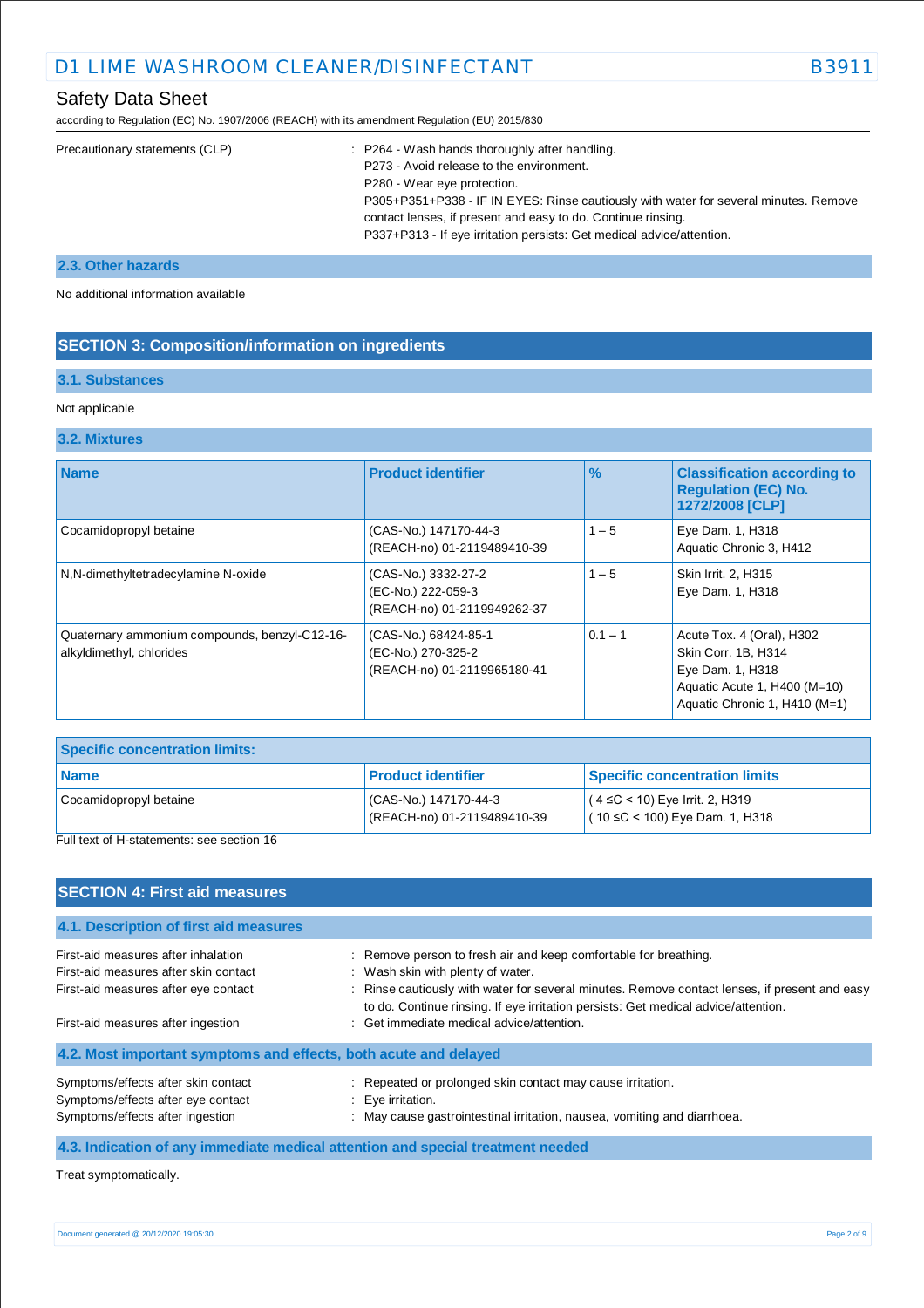## Safety Data Sheet

according to Regulation (EC) No. 1907/2006 (REACH) with its amendment Regulation (EU) 2015/830

| <b>SECTION 5: Firefighting measures</b>                    |                                                                                                                                             |  |  |
|------------------------------------------------------------|---------------------------------------------------------------------------------------------------------------------------------------------|--|--|
| 5.1. Extinguishing media                                   |                                                                                                                                             |  |  |
| Suitable extinguishing media                               | : Water spray. Dry powder. Foam. Carbon dioxide.                                                                                            |  |  |
| 5.2. Special hazards arising from the substance or mixture |                                                                                                                                             |  |  |
| Hazardous decomposition products in case of fire           | : Toxic fumes may be released.                                                                                                              |  |  |
| 5.3. Advice for firefighters                               |                                                                                                                                             |  |  |
| Protection during firefighting                             | : Do not attempt to take action without suitable protective equipment. Self-contained<br>breathing apparatus. Complete protective clothing. |  |  |

| <b>SECTION 6: Accidental release measures</b>                            |                                                                                                                                                                |  |
|--------------------------------------------------------------------------|----------------------------------------------------------------------------------------------------------------------------------------------------------------|--|
| 6.1. Personal precautions, protective equipment and emergency procedures |                                                                                                                                                                |  |
| 6.1.1. For non-emergency personnel                                       |                                                                                                                                                                |  |
| Emergency procedures                                                     | : Ventilate spillage area. Avoid contact with skin and eyes.                                                                                                   |  |
| 6.1.2. For emergency responders                                          |                                                                                                                                                                |  |
| Protective equipment                                                     | : Do not attempt to take action without suitable protective equipment. For further information<br>refer to section 8: "Exposure controls/personal protection". |  |
| <b>6.2. Environmental precautions</b>                                    |                                                                                                                                                                |  |
| Avoid release to the environment.                                        |                                                                                                                                                                |  |
| 6.3. Methods and material for containment and cleaning up                |                                                                                                                                                                |  |
| Mathada far alaaning un                                                  | . Toke un liquid anill into observant moterial                                                                                                                 |  |

| Methods for cleaning up          | : Take up liquid spill into absorbent material.               |
|----------------------------------|---------------------------------------------------------------|
| Other information                | Dispose of materials or solid residues at an authorized site. |
| 6.4. Reference to other sections |                                                               |

For further information refer to section 13.

| <b>SECTION 7: Handling and storage</b>                            |                                                                                                                         |  |  |
|-------------------------------------------------------------------|-------------------------------------------------------------------------------------------------------------------------|--|--|
| 7.1. Precautions for safe handling                                |                                                                                                                         |  |  |
| Precautions for safe handling                                     | : Ensure good ventilation of the work station. Avoid contact with skin and eyes. Wear<br>personal protective equipment. |  |  |
| Hygiene measures                                                  | : Do not eat, drink or smoke when using this product. Always wash hands after handling the<br>product.                  |  |  |
| 7.2. Conditions for safe storage, including any incompatibilities |                                                                                                                         |  |  |
| Storage conditions                                                | : Store in a well-ventilated place. Keep cool.                                                                          |  |  |
| 7.3. Specific end use(s)                                          |                                                                                                                         |  |  |

No additional information available

## **SECTION 8: Exposure controls/personal protection**

**8.1. Control parameters**

### **8.1.1 National occupational exposure and biological limit values**

No additional information available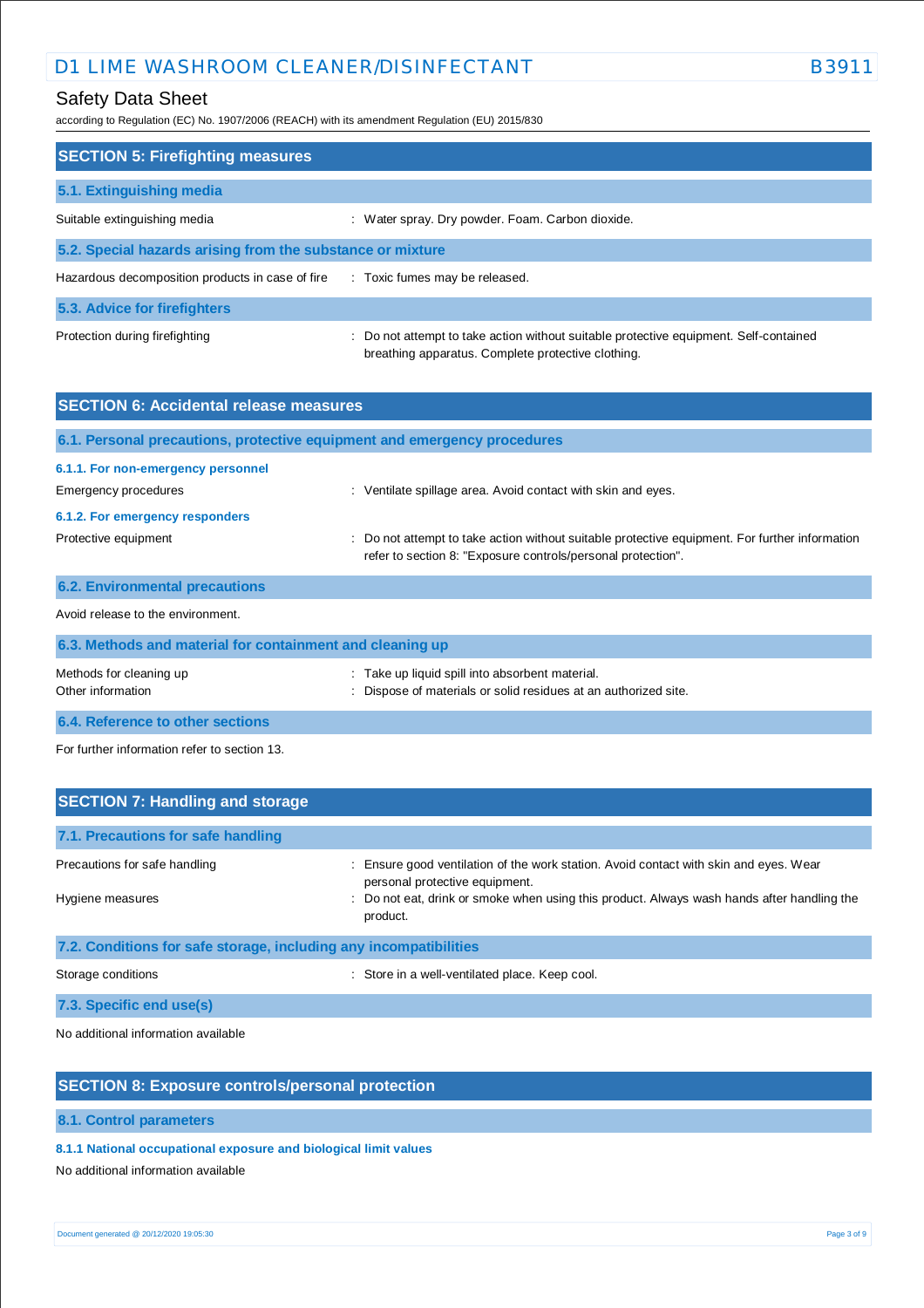### Safety Data Sheet

according to Regulation (EC) No. 1907/2006 (REACH) with its amendment Regulation (EU) 2015/830

#### **8.1.2. Recommended monitoring procedures**

No additional information available

#### **8.1.3. Air contaminants formed**

No additional information available

#### **8.1.4. DNEL and PNEC**

No additional information available

#### **8.1.5. Control banding**

No additional information available

#### **8.2. Exposure controls**

#### **8.2.1. Appropriate engineering controls**

#### **Appropriate engineering controls:**

Ensure good ventilation of the work station.

#### **8.2.2. Personal protection equipment**

**Personal protective equipment symbol(s):**



#### **8.2.2.1. Eye and face protection**

| Eye protection:        |  |
|------------------------|--|
| Safety glasses. EN 166 |  |
|                        |  |

#### **8.2.2.2. Skin protection**

**Skin and body protection:**

Not required for normal conditions of use

#### **Hand protection:**

In case of repeated or prolonged contact wear gloves. Chemical resistant gloves (according to European standard EN 374 or equivalent)

#### **Other skin protection**

#### **Materials for protective clothing:**

Not required for normal conditions of use

#### **8.2.2.3. Respiratory protection**

#### **Respiratory protection:**

Not required for normal conditions of use

#### **8.2.2.4. Thermal hazards**

No additional information available

#### **8.2.3. Environmental exposure controls**

#### **Environmental exposure controls:**

Avoid release to the environment.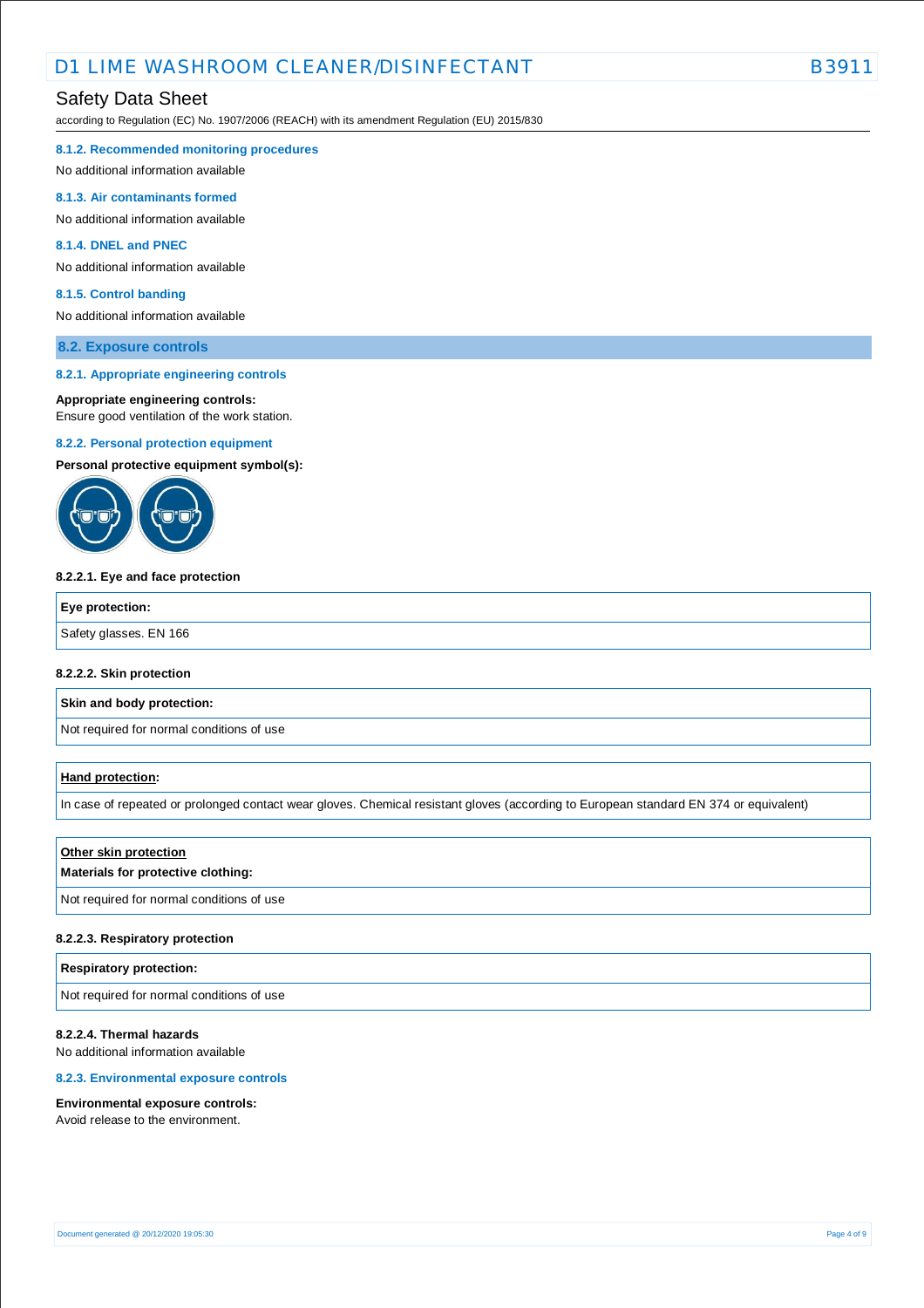## Safety Data Sheet

according to Regulation (EC) No. 1907/2006 (REACH) with its amendment Regulation (EU) 2015/830

| <b>SECTION 9: Physical and chemical properties</b>         |                   |  |
|------------------------------------------------------------|-------------------|--|
| 9.1. Information on basic physical and chemical properties |                   |  |
| Physical state                                             | $:$ Liquid        |  |
| Appearance                                                 | Mobile liquid.    |  |
| Colour                                                     | Green.            |  |
| Odour                                                      | sharp.            |  |
| Odour threshold                                            | No data available |  |
| рH                                                         | 3.7               |  |
| Relative evaporation rate (butylacetate=1)                 | No data available |  |
| Melting point                                              | Not applicable    |  |
| Freezing point                                             | No data available |  |
| Boiling point                                              | $\geq 100$ °C     |  |
| Flash point                                                | No data available |  |
| Auto-ignition temperature                                  | No data available |  |
| Decomposition temperature                                  | No data available |  |
| Flammability (solid, gas)                                  | Not applicable    |  |
| Vapour pressure                                            | No data available |  |
| Relative vapour density at 20 °C                           | No data available |  |
| Relative density                                           | 1.01              |  |
| Solubility                                                 | Soluble in water. |  |
| Partition coefficient n-octanol/water (Log Pow)            | No data available |  |
| Viscosity, kinematic                                       | No data available |  |
| Viscosity, dynamic                                         | No data available |  |
| Explosive properties                                       | No data available |  |
| Oxidising properties                                       | No data available |  |
| <b>Explosive limits</b>                                    | No data available |  |

#### **9.2. Other information**

No additional information available

### **SECTION 10: Stability and reactivity**

#### **10.1. Reactivity**

The product is non-reactive under normal conditions of use, storage and transport.

#### **10.2. Chemical stability**

Stable under normal conditions of use.

**10.3. Possibility of hazardous reactions**

No dangerous reactions known under normal conditions of use.

**10.4. Conditions to avoid**

None under recommended storage and handling conditions (see section 7).

**10.5. Incompatible materials**

None under normal use.

**10.6. Hazardous decomposition products**

Under normal conditions of storage and use, hazardous decomposition products should not be produced.

### **SECTION 11: Toxicological information**

#### **11.1 Information on toxicological effects**

Acute toxicity (oral) **Example 2** Constant Acute toxicity (oral) Acute toxicity (dermal) **Example 2** and the classified in the classified

Document generated @ 20/12/2020 19:05:30 Page 5 of 9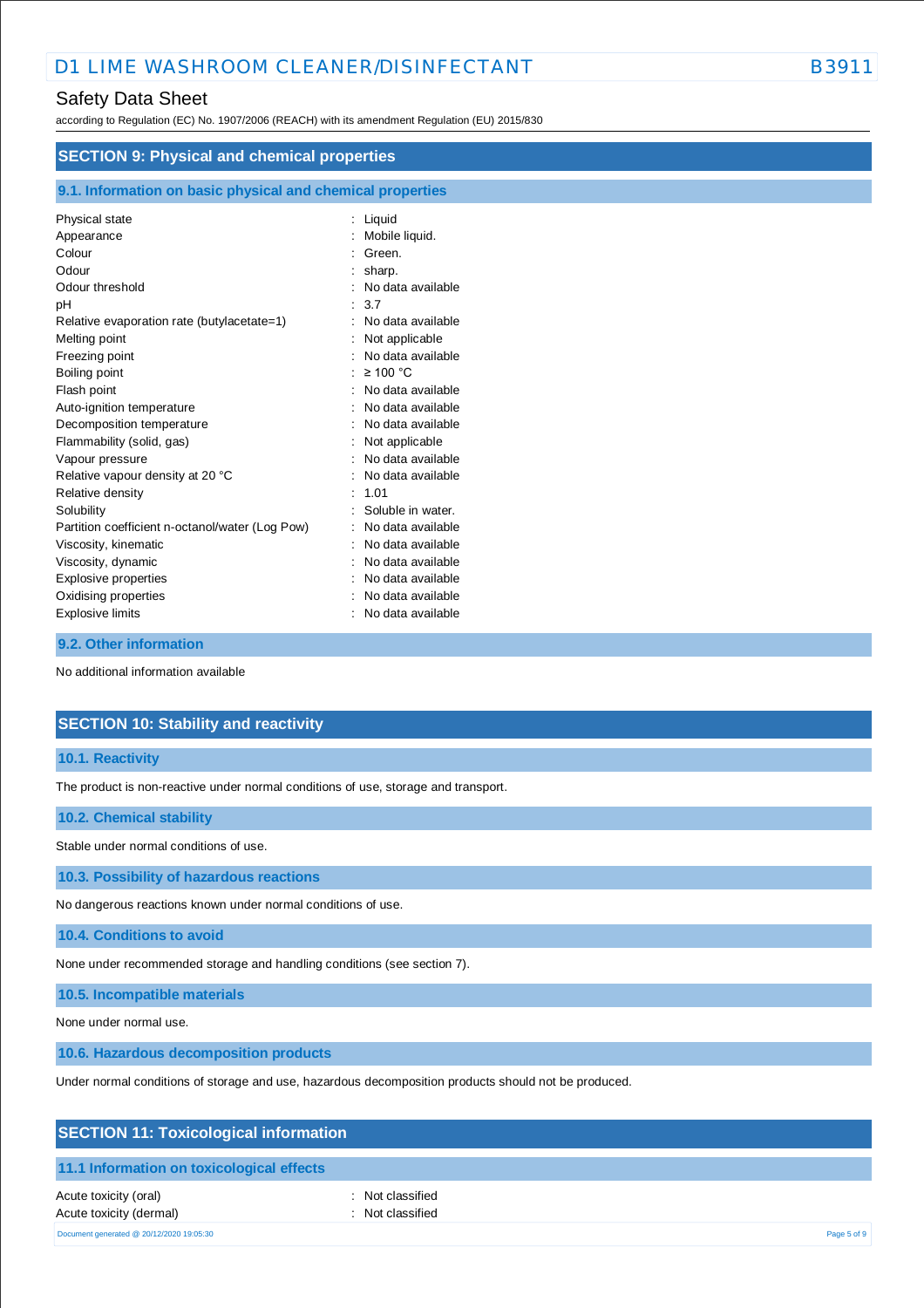## Safety Data Sheet

according to Regulation (EC) No. 1907/2006 (REACH) with its amendment Regulation (EU) 2015/830

| Acute toxicity (inhalation)       | : Not classified                            |
|-----------------------------------|---------------------------------------------|
| Skin corrosion/irritation         | : Not classified<br>pH: 3.7                 |
| Serious eye damage/irritation     | : Causes serious eye irritation.<br>pH: 3.7 |
| Respiratory or skin sensitisation | : Not classified                            |
| Germ cell mutagenicity            | : Not classified                            |
| Carcinogenicity                   | : Not classified                            |
| Reproductive toxicity             | : Not classified                            |
| STOT-single exposure              | : Not classified                            |
| STOT-repeated exposure            | : Not classified                            |
| Aspiration hazard                 | : Not classified                            |

| <b>SECTION 12: Ecological information</b>                    |                                                                                                                            |
|--------------------------------------------------------------|----------------------------------------------------------------------------------------------------------------------------|
| 12.1. Toxicity                                               |                                                                                                                            |
| Ecology - general                                            | : The product is not considered harmful to aquatic organisms nor to cause long-term adverse<br>effects in the environment. |
| Hazardous to the aquatic environment, short-term<br>(acute)  | : Not classified                                                                                                           |
| Hazardous to the aquatic environment, long-term<br>(chronic) | : Harmful to aquatic life with long lasting effects.                                                                       |
| Cocamidopropyl betaine (147170-44-3)                         |                                                                                                                            |
| LC50 - Fish [1]                                              | $> 1(1 - 10)$ mg/kg                                                                                                        |
| EC50 - Crustacea [1]                                         | $> 1(1 - 10)$ mg/l                                                                                                         |
| ErC50 other aquatic plants                                   | $> 1(1 - 10)$ mg/l                                                                                                         |

| N, N-dimethyltetradecylamine N-oxide (3332-27-2) |                     |
|--------------------------------------------------|---------------------|
| $ $ LC50 - Fish [1]                              | $2.4 \text{ mg}/I$  |
| EC50 - Other aquatic organisms [1]               | 2.64 mg/l waterflea |
| EC50 - Other aquatic organisms [2]               | $0.19$ mg/l         |

### **12.2. Persistence and degradability**

NOEC chronic fish  $\leq 1$  mg/l NOEC chronic crustacea <br>
■ ≤ 1 mg/l

No additional information available

| 12.3. Bioaccumulative potential                  |     |  |
|--------------------------------------------------|-----|--|
| N, N-dimethyltetradecylamine N-oxide (3332-27-2) |     |  |
| Partition coefficient n-octanol/water (Log Pow)  | 2.7 |  |
| 12.4. Mobility in soil                           |     |  |
| No additional information available              |     |  |

# **12.5. Results of PBT and vPvB assessment**

### No additional information available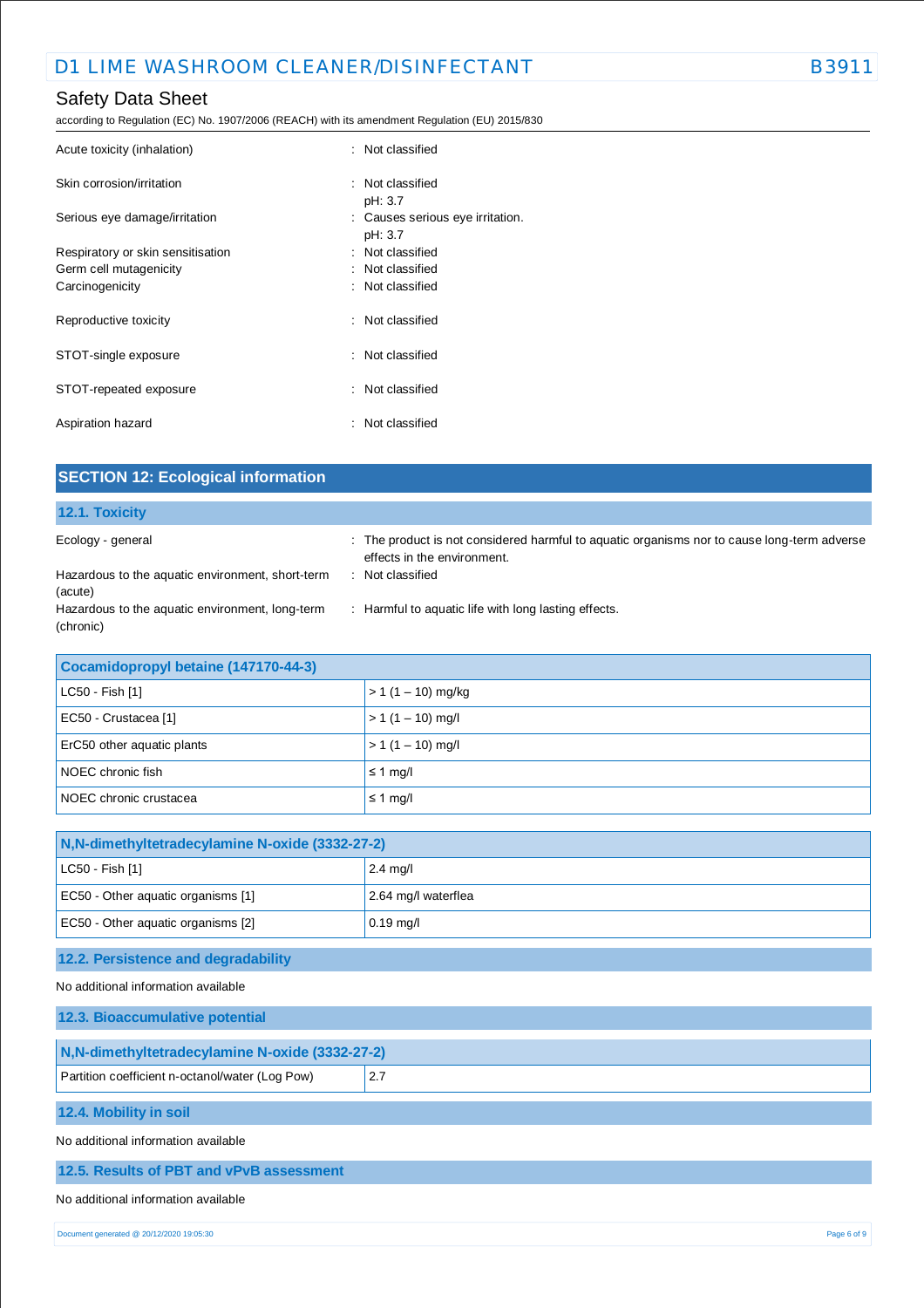### Safety Data Sheet

according to Regulation (EC) No. 1907/2006 (REACH) with its amendment Regulation (EU) 2015/830

#### **12.6. Other adverse effects**

No additional information available

## **SECTION 13: Disposal considerations**

**13.1. Waste treatment methods**

Waste treatment methods : Dispose of contents/container in accordance with licensed collector's sorting instructions.

### **SECTION 14: Transport information**

In accordance with ADR / IMDG / IATA

| 14.1 UN number                                                                                                                                         |                                                           |
|--------------------------------------------------------------------------------------------------------------------------------------------------------|-----------------------------------------------------------|
| UN-No. (ADR)<br>UN-No. (IMDG)<br>UN-No. (IATA)                                                                                                         | : Not applicable<br>Not applicable<br>Not applicable      |
| 14.2. UN proper shipping name                                                                                                                          |                                                           |
| Proper Shipping Name (ADR)<br>Proper Shipping Name (IMDG)<br>Proper Shipping Name (IATA)                                                               | Not applicable<br>Not applicable<br>: Not applicable      |
| 14.3. Transport hazard class(es)                                                                                                                       |                                                           |
| <b>ADR</b><br>Transport hazard class(es) (ADR)<br><b>IMDG</b><br>Transport hazard class(es) (IMDG)<br><b>IATA</b><br>Transport hazard class(es) (IATA) | : Not applicable<br>: Not applicable<br>: Not applicable  |
| 14.4. Packing group                                                                                                                                    |                                                           |
| Packing group (ADR)<br>Packing group (IMDG)<br>Packing group (IATA)                                                                                    | Not applicable<br>Not applicable<br>: Not applicable      |
| <b>14.5. Environmental hazards</b>                                                                                                                     |                                                           |
| Dangerous for the environment<br>Marine pollutant<br>Other information                                                                                 | No<br>÷<br>: No<br>No supplementary information available |
| 14.6. Special precautions for user                                                                                                                     |                                                           |
| <b>Overland transport</b><br>No data available                                                                                                         |                                                           |

**Transport by sea**

No data available

**Air transport**

No data available

**14.7. Transport in bulk according to Annex II of Marpol and the IBC Code**

Not applicable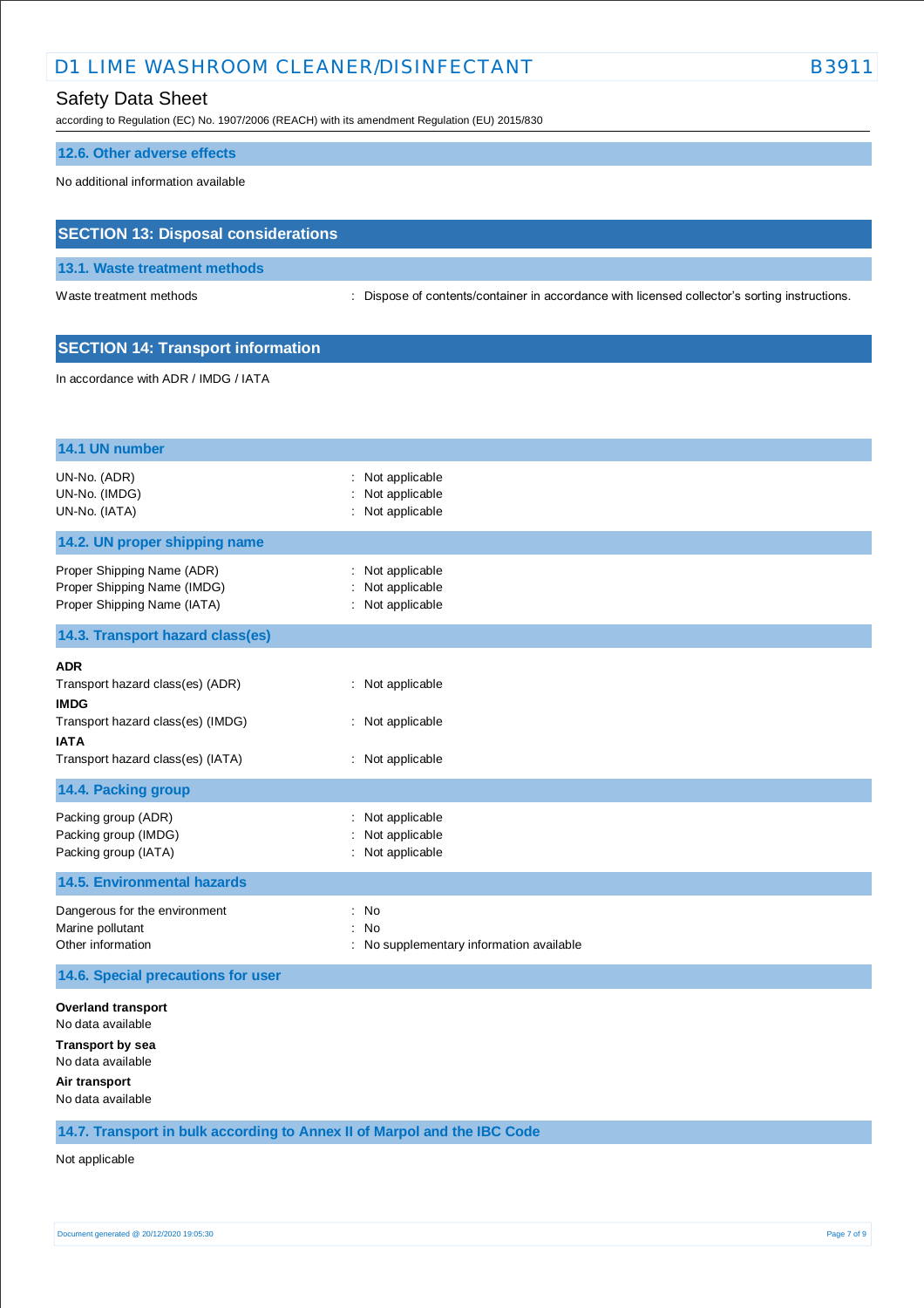### Safety Data Sheet

according to Regulation (EC) No. 1907/2006 (REACH) with its amendment Regulation (EU) 2015/830

#### **SECTION 15: Regulatory information**

**15.1. Safety, health and environmental regulations/legislation specific for the substance or mixture**

#### **15.1.1. EU-Regulations**

Contains no REACH substances with Annex XVII restrictions

Contains no substance on the REACH candidate list

Contains no REACH Annex XIV substances

Contains no substance subject to Regulation (EU) No 649/2012 of the European Parliament and of the Council of 4 July 2012 concerning the export and import of hazardous chemicals.

Contains no substance subject to Regulation (EU) No 2019/1021 of the European Parliament and of the Council of 20 June 2019 on persistent organic pollutants

#### Allergenic fragrances > 0,01%:

D-LIMONENE

| Detergent Regulation (648/2004/EC): Labelling of contents:          |         |
|---------------------------------------------------------------------|---------|
| <b>Component</b>                                                    | %       |
| amphoteric surfactants, non-ionic surfactants, cationic surfactants | $< 5\%$ |
| perfumes                                                            |         |
| D-LIMONENE                                                          |         |

#### **15.1.2. National regulations**

#### **United Kingdom**

British National Regulations : Classification Labelling Packaging Regulation; Regulation (EC) No 1272/2008. Detergent Regulation (648/2004/EC).

#### **15.2. Chemical safety assessment**

No chemical safety assessment has been carried out

#### **SECTION 16: Other information**

| Full text of H- and EUH-statements: |                                                                   |  |
|-------------------------------------|-------------------------------------------------------------------|--|
| Acute Tox. 4 (Oral)                 | Acute toxicity (oral), Category 4                                 |  |
| Aquatic Acute 1                     | Hazardous to the aquatic environment - Acute Hazard, Category 1   |  |
| Aquatic Chronic 1                   | Hazardous to the aquatic environment - Chronic Hazard, Category 1 |  |
| Aquatic Chronic 3                   | Hazardous to the aquatic environment — Chronic Hazard, Category 3 |  |
| Eye Dam. 1                          | Serious eye damage/eye irritation, Category 1                     |  |
| Eye Irrit. 2                        | Serious eye damage/eye irritation, Category 2                     |  |
| Skin Corr. 1B                       | Skin corrosion/irritation, Category 1, Sub-Category 1B            |  |
| Skin Irrit. 2                       | Skin corrosion/irritation, Category 2                             |  |
| H302                                | Harmful if swallowed.                                             |  |
| H314                                | Causes severe skin burns and eye damage.                          |  |
| H315                                | Causes skin irritation.                                           |  |
| H318                                | Causes serious eye damage.                                        |  |
| H319                                | Causes serious eye irritation.                                    |  |
| H400                                | Very toxic to aquatic life.                                       |  |
| H410                                | Very toxic to aquatic life with long lasting effects.             |  |